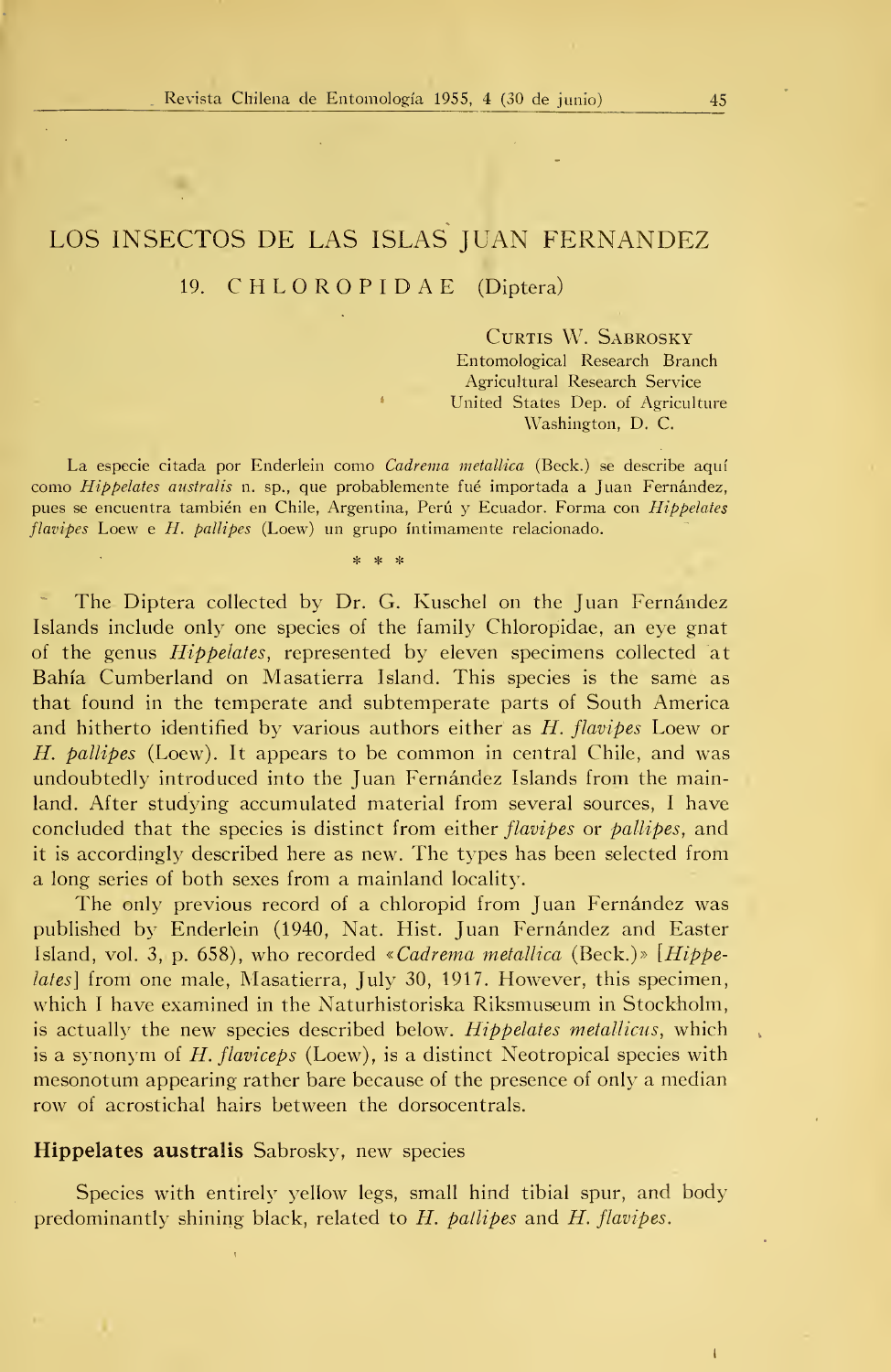Male.—Head black above and behing, anteriorly bright yellow, including anterior half of front, apex of frontal triangle,. face, parafacial, cheek, palpus, and antenna except terminal portion of arista; frontal triangle predominantly polished black, with a sharp line of demarcation between the yellow apex and the remainder of the triangle. Thorax polished black except for inconspicuous, dark gray pollinose areas posteroventral to base of wing and on ventral surface of the scutellum; prosternum entirely shining black. Abdominal tergites polished black except for paler basal segment. Legs, including coxae, bright yellow except for black base of hind coxa. Wing hyaline, veins brown. Halter with lemon-yellow knob. Bristles and hind tibial spur generally black or dark brown, some occasionally yellowish brown.

Front in dorsal aspect nearly twice the width of an eye, approximately half width of head, and approximately as broad as long; frontal triangle equilateral to slightly longer than broad at base, with sides nearly straight or almost imperceptibly convex, its acute apex not reaching anterior margin of front; cheek broad, as in  $H$ . pallipes, one-fourth to three-tenths height of eye and two-thirds to three-fourths breadth of third antennal segment, entirely shining and non-pollinose, with a median finely striate section flanked by a narrow glossy area adjacent to eye, and a narrow oral margin which is polished but somewhat punctured.

Mesonotum as in  $H$ , *ballipes* and  $H$ , *flavipes*, sparsely haired in rows, the piliferous punctures fine and not interrupting the polished appearance, three rows of acrostichal hairs between the dorsocentrals and two to three irregular rows outside each dorsocentral position. Dorsum of scutel lum without pollen, shining black, but more or less rugose and coarsely punctured, especially toward apex of scutellum.

Hind tibia not angulate distally, the hind tibial spur only slightly curved and closely appressed to apical portion of tibia; spur inserted nearly its own length before apex of tibia, the length equal to or slightly greater than tibial diameter at base of spur.

Female.—As described for male, except in head coloration, the head anteriorly not so bright yellow; frontal triangle polished black, sometimes yellowish to brown at extreme apex; front black on posterior three-fifths to two-thirds; cheek variably dark yellow to blackish brown; antenna black on dorsal third of third segment and distal portion of arista.

Length,  $1,5 - 2$  mm.

Holotype, male, and allotype, Bariloche, Río Negro, Argentina, November <sup>1926</sup> (R. & E. Shannon). Type N.° 62373 in the United States National Museum. Paratypes, 173 (46  $\sigma$ <sup>1</sup>  $\sigma$ <sup>1</sup>, 127  $\varphi$   $\varphi$ ) as follows:

ARGENTINA: 51 (19  $\sigma$ <sup>1</sup>  $\sigma$ <sup>1</sup>, 32  $\varphi$   $\varphi$ ), same data as type; 2  $\varphi$   $\varphi$ , Correntoso, Río Negro, November <sup>1926</sup> (R. & E. Shannon) (USNM).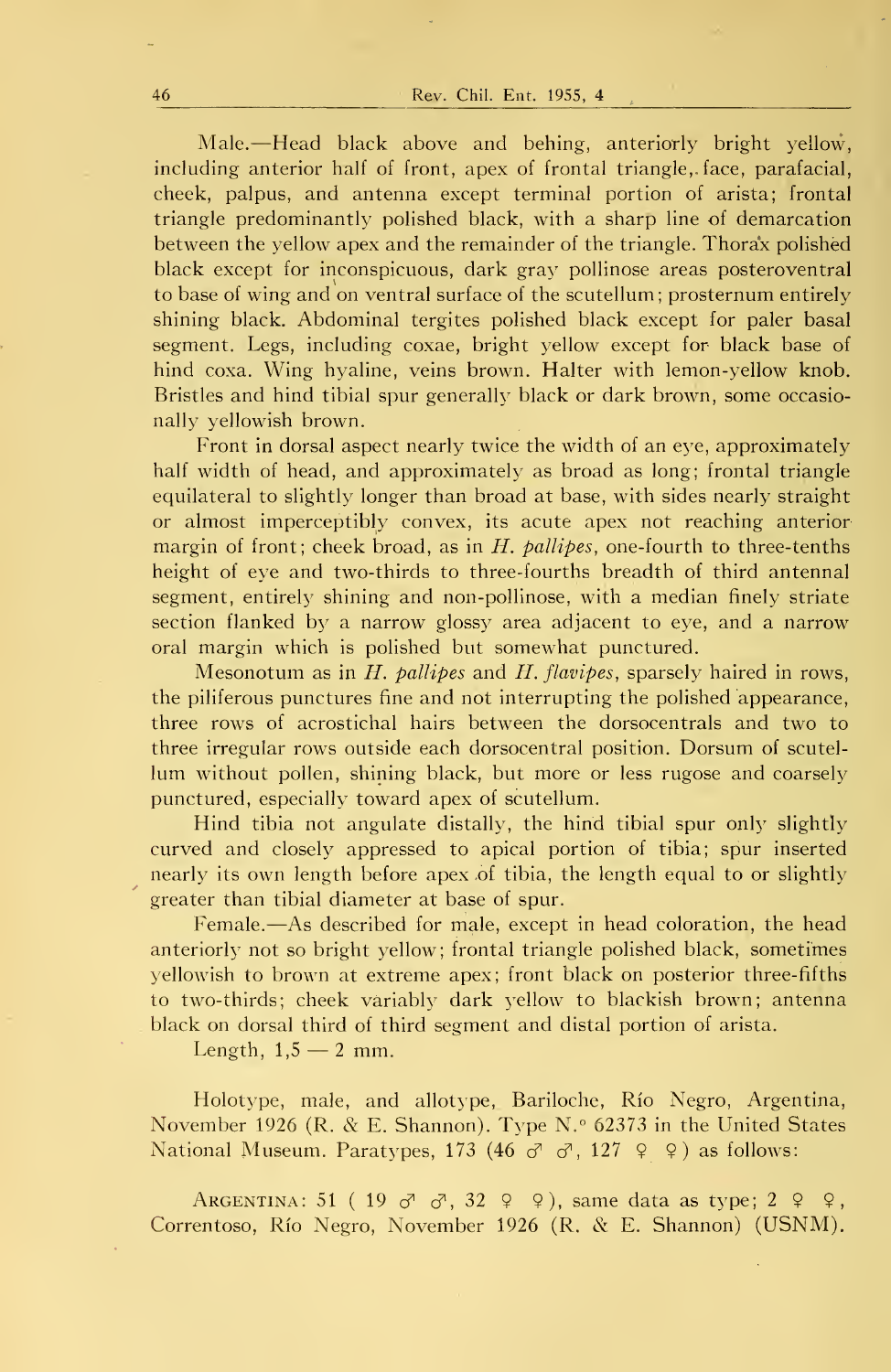## Sabrosky: Insectos J. Fernández - Chloropidae 47

Chile: <sup>1</sup> 9 , Valparaíso, Feb. 4, 1951 (G. Kuschel), <sup>1</sup>\$ , Punta Teatinos, Coquimbo, Sept. 16, 1952 (G. Kuschel); 7 (1  $\sigma$ , 6 9 9), Vallenar, Atacama, Sept. 18, <sup>1952</sup> (G. Kuschel) (Univ. de Chile, Santiago). <sup>1</sup> 9, Valparaíso (Cockerell);  $3 \varphi \varphi$ , Angol, Feb. 7 and Mar. 3, 1941 (P. A. Berry); 1  $9$ , Angol, Oct. 28, 1925; 4 (2  $\sigma$   $\sigma$ , 2  $9$  9), Renaico, April 1, 1932 (D. S. Bullock);  $4 \sigma \sigma$ , Casa Pangue, Llanquihue, December 1926 (R. & E. Shannon) [USNM].  $4 \varphi \varphi$ , Lake Ranco near Valdivia, Jan. 31, 1943 (E. Melland); <sup>1</sup> 9 , Lake Llanquihue, Feb. 14, 1943 (E. Melland) <sup>2</sup> 9 9, Lake Rupanco, Feb. 5, 1943 (E. Melland) [British Museum (Nat. Hist.), through Commonwealth Inst. Ent. 23 (3  $\sigma$   $\sigma$ , 20  $\varphi$   $\varphi$ ), Cauquenes, Jan. 6, 1900 and Feb., May, June and Nov.; 1894 to 1900; 14 $(5\sigma \sigma)$ . <sup>9</sup> <sup>9</sup> 9), Contulmo, Jan. <sup>15</sup> and March 28, 1902, and April 27, May 8, 11, 13-15, 17, 1903; 2 ( $\sigma$ <sup>7</sup>,  $\sigma$ ), San Francisco, Féb. 25, 1900; 3  $\sigma$ <sup>7</sup>  $\sigma$ <sup>7</sup>, Santiago, Feb. 9, 1900; 31 (5  $\sigma$   $\sigma$ , 26  $\varphi$   $\varphi$ ), Rancagua, Feb. 9, 1900, and May 11, 12, 25, 31, June 11, 13, 24, July 12, Sept. 24, Nov. 4, 16, 21, 1901; 13 (3  $\sigma$   $\sigma$ , 10  $\varphi$   $\varphi$ ), Parral, Jan., 1899 [Zool. Mus., Univ. Berlin; all collected by Schönemann, and all except San Francisco labeled «Mittel Chile»].

Juan Fernández: 10 9 9 , Bahía Cumberland, Masatierra, Feb. 24 and Mar. 1, 1951, Jan. <sup>1</sup> and 11, 1952 (G. Kuschel) [Univ. de Chile, Santiago].

Ecuador: <sup>1</sup> 9, Pomasqui, Oct. 16, 1953 (H. R. Yust) [USNM].

Perú: <sup>1</sup> 9, Huancabamba, Aug. 13, 1945 (P. A. Berry) [USNM]. <sup>1</sup> cf , Lima, Aug. 31, 1914 (H. S. Parish) [Cornell Univ.].

In addition to the type series, I have before me 63 specimens (16  $\sigma^{\dagger}$   $\sigma^{\dagger}$ ,  $47$   $9$   $9$ ) of the species in fair to poor condition, not labeled as paratypes. Two localities not represented in the type series are Cortaberal, Middle Chile, and Castro, Isla Chiloé, Chile.

The Bariloche, Casa Pangue, and Renaico specimens were recorded as Cadrema pallipes by Malloch in the «Díptera of Patagonia and South Chile», (1934, Part VI, fase. 5, p. 410).

This species, the Neotropical  $H$ . flavipes Loew, and the Nearctic H. pallipes (Loew), form a small group of closely related species characterized by having legs entirely yellow (often a bright lemonyellow) ; prosternum black; hind tibial spur short, slightly curved, preapical, approximately equal to tibial diameter and more or less appressed to apex of tibia, the latter not angulate; mesonotum polished black with sparsely haired habitus, there being only three rows of acrostichal hairs between the dorsocentrals, or as often expressed, only one intermedíate row of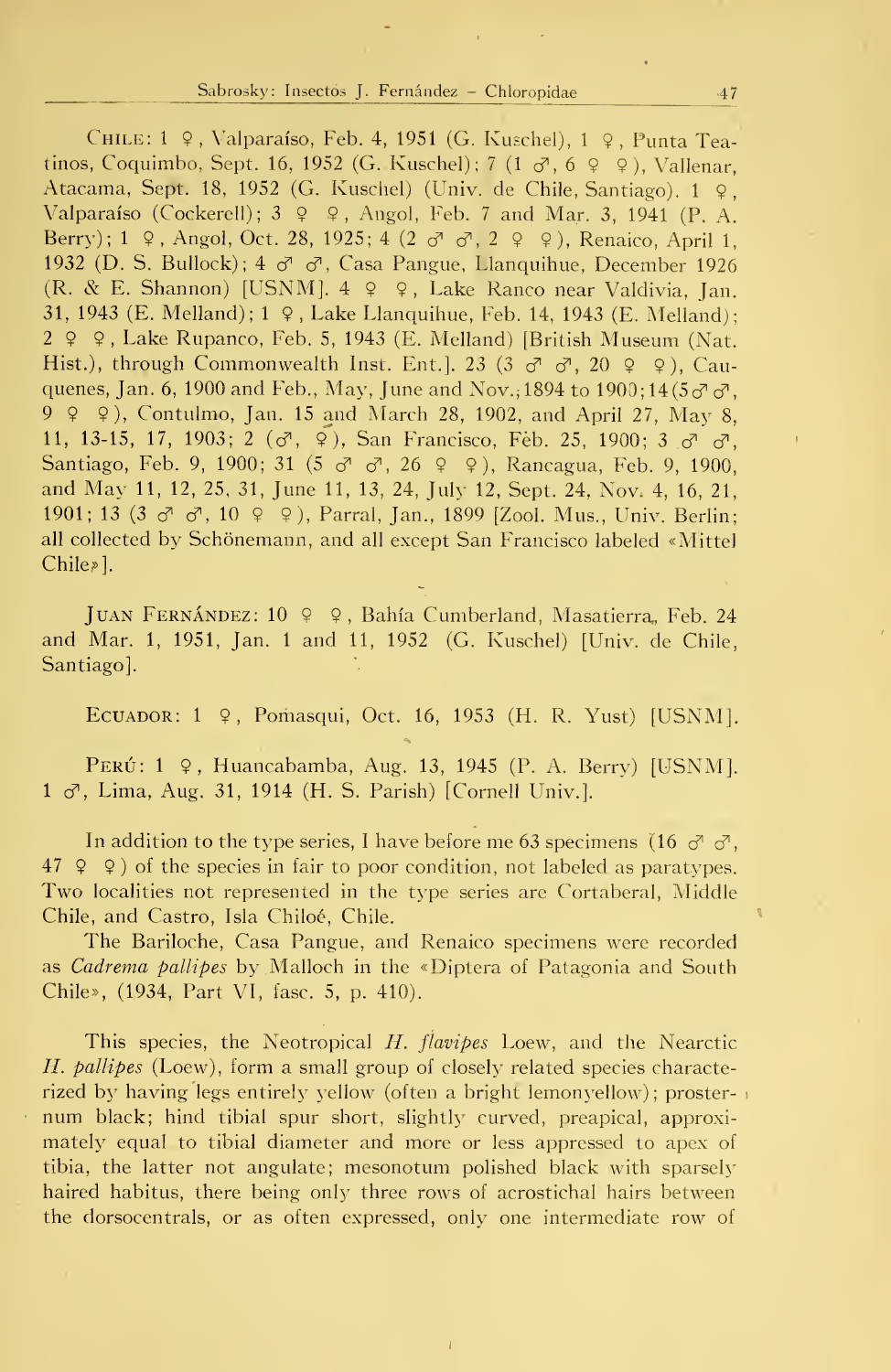hairs on each side between the median and each dorsocentral row; sexually dimorphic in head coloration, the males with head especially bright yellow anteriorly as described above, the apical portion of frontal triangle distinctly yellow with a rather sharp line of demarcation between it and the black remainder of triangle. The male genitalia of the three species are quite close, differing slightly in some proportions, with pallipes and australis more nearly alike. Because of all these characters, the three species are so similar that they were at one time considered to represent a single species, and the dimorphic males considered to be still another species.

Australis is closer to the Nearctic pallipes than to the .Neotropical flavipes, but it differs from both in having the scutellum without pollen dorsally and on the sides, and the triangle shorter and with straighter sides. The shape of the triangle in particular gives a slightly but distinctly different habitus to the dorsal aspect of the head, although one which is difficult to express in definite terms. In australis, the ratio of length of triangle to width of front at vertex ranges from 0,92 to 1.00, with occasional specimens slightly more or less. In the Nearctic *pallipes* on the other hand, the ratio of length to width is 1,00 to 1,16. The ratio in australis is obviously not greatly different from that in *pallipes*, but when one combines that shorter length with the almost straight sides and the accordingly smaller proportion of smooth polished surface on the anterior half of the front, the resulting habitus of australis seems quite distinct. Approximately the same comparison holds between *australis* and *flavipes*. In the male, the apex of the frontal triangle is rarely as extensively yellow in australis, and thus that male is less strikingly different from its female than are the males of *flavipes* and *pallipes* from their females. Actually, the sharp line of demarcation between yellow and black is at about the same level on the front of all three species, but the shorter triangle of *australis* means a reduction in the polished yellow anterior area of the triangle. It is also my impression that in *australis* the mesonotal hairs are longer and paler and thus more conspicuous, and the hind tibial spur a trifle longer and stronger, than in the other two species, but the differences are not easily defined.

It is fortunate that the two species which are closest and therefore most likely to be confused in identification, *australis* and *pallipes*, are widely separated geographically by the intervening range of the Neotropical flavipes.

The following key has been constructed for convenience in identifying the three species:

1. Cheek sublinear, narrower than diameter of palpus, one-third breadth of third antennal segment, and one-ninth to one tenth the eye height, silvery pollinose except for narrow oral margin: scutellum finely pollinose on entire surface; frontal